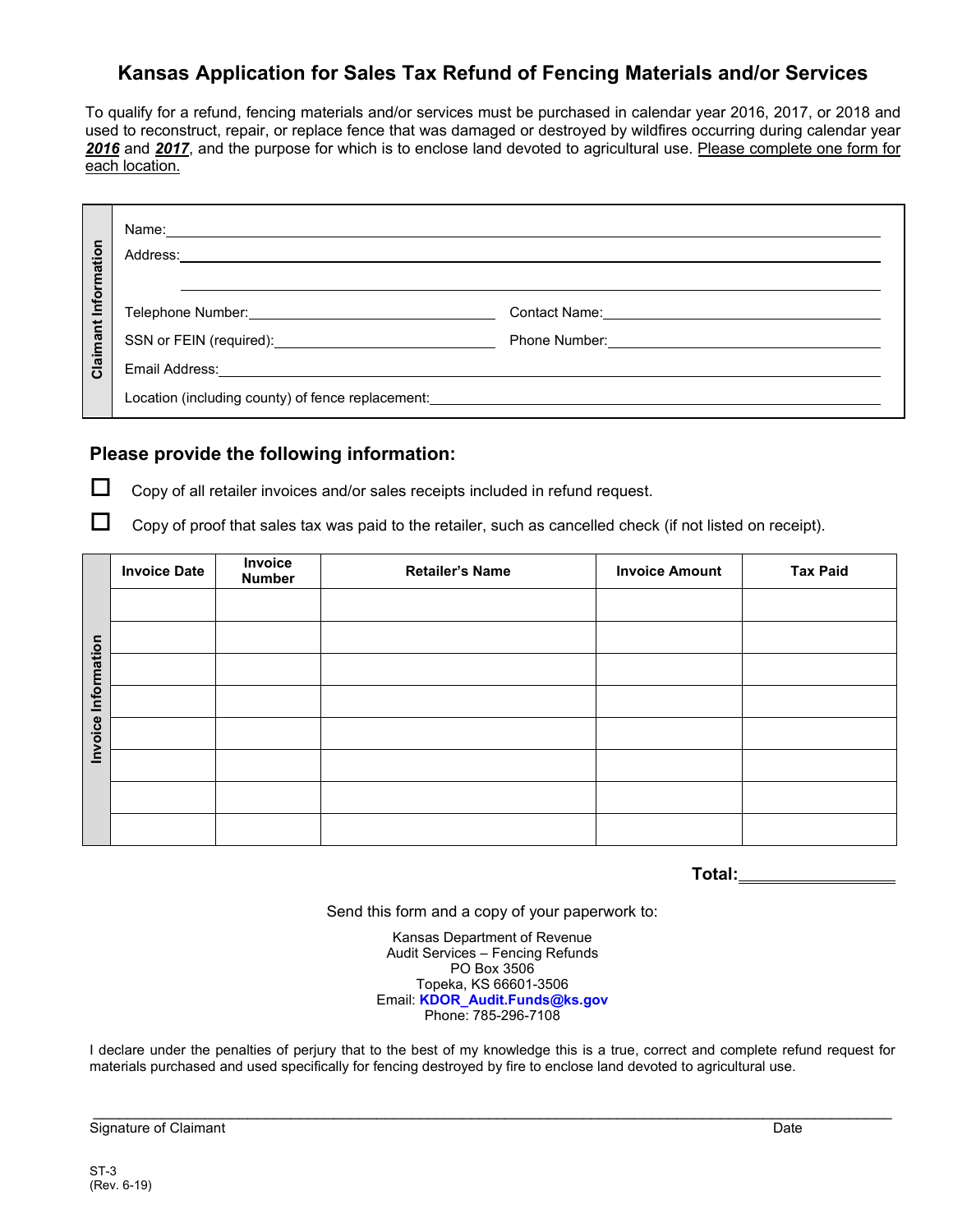

# **NOTICE 17-01**

## **EXEMPT SALES OF FENCING MATERIALS AND SERVICES (MARCH 23, 2017)**

During the 2017 Legislative Session House Bill 2387 was passed and signed into law. This Bill amended K.S.A. 79-3606d to provide for tax exempt sales of fencing materials and services purchased during calendar years 2017 and 2018 to reconstruct, repair or replace any fence which was damaged or destroyed by fire during 2016 and 2017, and the purpose for which is to enclose land devoted to agricultural use. As amended, the language of K.S.A. 79-3606d now reads:

79-3606d. (a) The following shall be exempt from the tax imposed by the Kansas retailers' sales tax act: All sales of tangible personal property and services purchased during calendar years 2017 and 2018, necessary to reconstruct, repair or replace any fence that was damaged or destroyed by wildfires occurring during calendar years 2016 and 2017, and the purpose for which is to enclose land devoted to agricultural use. Sales tax paid on and after January 1, 2017, upon the gross receipts received from any such sale shall be refunded. Each claim for a sales tax refund shall be verified and submitted to the director of taxation upon forms furnished by the director and shall be accompanied by any additional documentation required by the director. The director shall review each claim and shall refund that amount of sales tax paid as determined under the provisions of this section. All refunds shall be paid from the sales tax refund fund upon warrants of the director of accounts and reports pursuant to vouchers approved by the director or the director's designee. Any person reconstructing, repairing or replacing such property, or any person who shall contract for the reconstruction, repair or replacement of any such property shall obtain from the state an exemption certificate for the project involved. The certificate shall be furnished to the person or contractor to purchase materials and lease machinery and equipment for such project. The person or contractor shall furnish the number of such certificate to all suppliers from whom such purchases are made, and such suppliers shall execute invoices covering the same bearing the number of such certificate. Upon completion of the project the contractor shall furnish to the person that obtained the exemption certificate, a sworn statement, on a form provided by the director of taxation, that all purchases so made were entitled to exemption under this subsection.

(b) The provisions of this section shall be deemed to be supplemental to the Kansas retailers' sales tax act.

A request for an exemption certificate should be made by submitting form PR-70FEN (3/2017) Request for Exemption Certificate for Fencing Materials and Services. Visit the Department's website at: [www.ksrevenue.org/wildfires](http://www.ksrevenue.org/wildfires) to download the form. Once the request has